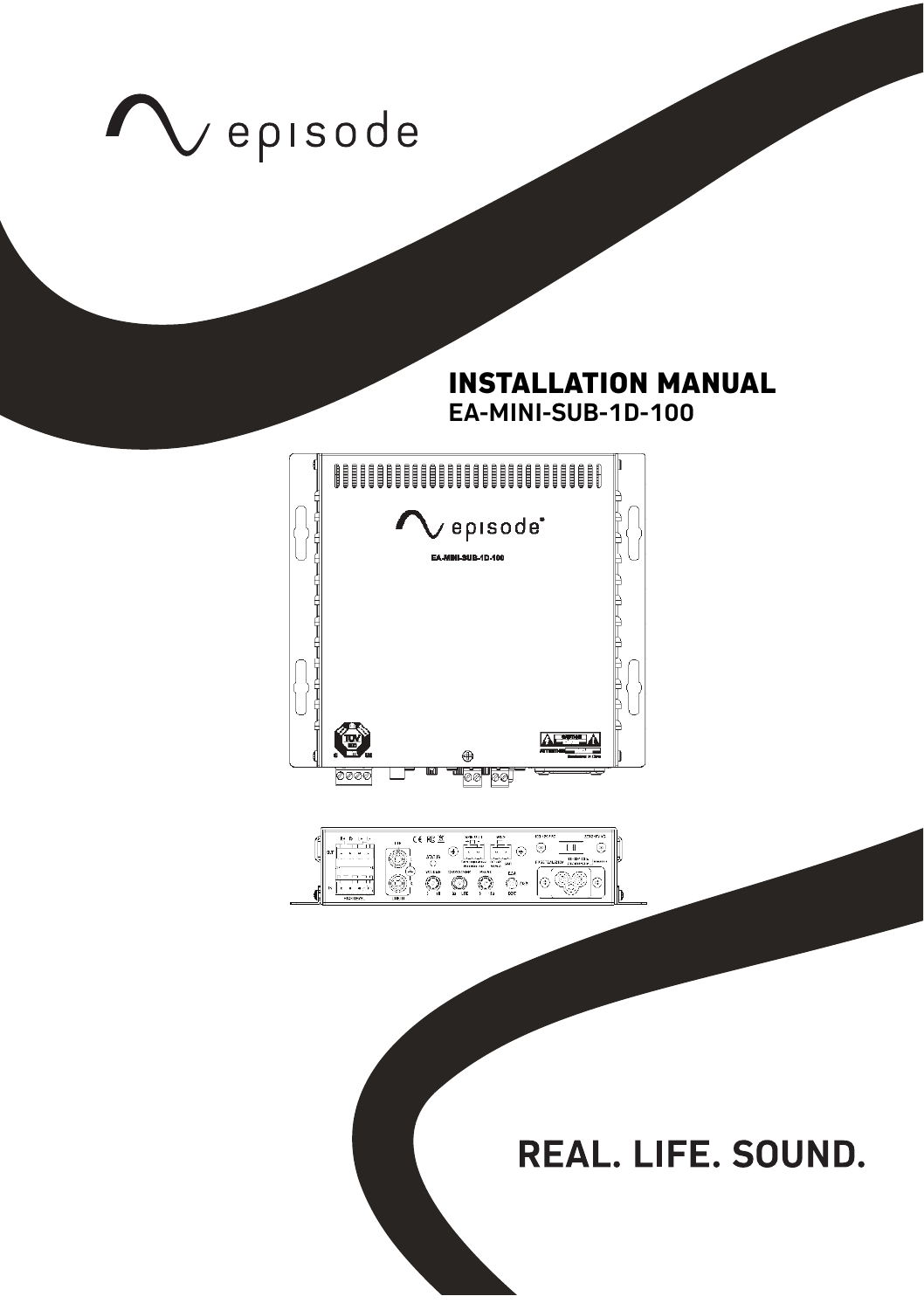#### **CAUTION**



#### Risk of Electrical Shock! DO NOT OPEN!

#### ATTENTION ! RISQUE DE CHOC ! ÉLECTRIQUE PAS OUVRIR !



The lightning flash with arrowhead sumbol, within an equilateral triangle, is intended to alert the user to the presence of uninsulated dangerous voltage within the product's enclosure that may be of sufficient magnitude to constitute a risk of electric shock to persons.

The exclamation point within an equilateral triangle is intended to alert the user to the presence of important operating and maintenance (servicing) instructions in the literature accompanying the appliance.

# **IMPORTANT SAFETY INSTRUCTIONS**

- 1. Read these instructions.
- 2. Keep these instructions.
- 3. Heed all warnings.
- 4. Follow all instructions.
- 5. Do not use this apparatus near water.
- 6. Clean only with dry cloth.
- 7. Do not block any ventilation openings. Install in accordance with the manufacturer's instructions.
- 8. Do not install near any heat sources such as radiators, heat registers, stoves, or other apparatus (including amplifiers) that produce heat.
- 9. Do not defeat the safety purpose of the polarized or grounding-type plug. A polarized plug has two blades with one wider than the other. A grounding-type plug has two blades and a third grounding prong. The wide bladed or the third prong are provided for your safety. If the provided plug does not fit into your outlet, consult an electrician for replacement of the obsolete outlet.
- 10. Protect the power cord from being walked on or pinched, particularly at plugs, convenience receptacles, and the point where they exit from the apparatus.
- 11. Only use attachments/accessories specified by the manufacturer.
- 12. Use only with the cart, stand, tripod, bracket, or table specified by the manufacturer, or sold with the apparatus. When a cart is used, use caution when moving the cart/apparatus combination to avoid injury from tip-over.
- 13. Unplug this apparatus during lightning storms or when unused for long periods of time.
- 14. Refer all servicing to qualified service personnel. Servicing is required when the apparatus has been damaged in any way, such as power-supply cord or plug is damaged, liquid has been spilled or objects have fallen into the apparatus, the apparatus has been exposed to rain or moisture, does not operate normally, or has been dropped.
- 15. The equipment shall be used at maximum 35°C ambient temperature.
- 16. To reduce the risk of electrical shock, do not open the equipment. For safety reasons it is only allowed to be opened by qualified service personnel.
- 17. **WARNING:** To reduce the risk of fire or electric shock, do not expose this apparatus to rain or moisture. Additionally, the apparatus shall not be exposed to dripping or splashing and no objects filled with liquids shall be placed on the apparatus.
- 18. The MAINS plug is used as the disconnect device and shall remain readily operable.
- 19. The product shall be used on open bench.
- 20. No naked flame sources, such as lighted candles, should be placed on the apparatus.
- 21. **WARNING:** This product may expose you to chemicals known to the State of California to cause cancer and reproductive harm. For more information go to www.P65Warnings.ca.gov.
- 22. The use of the apparatus is in moderate climates.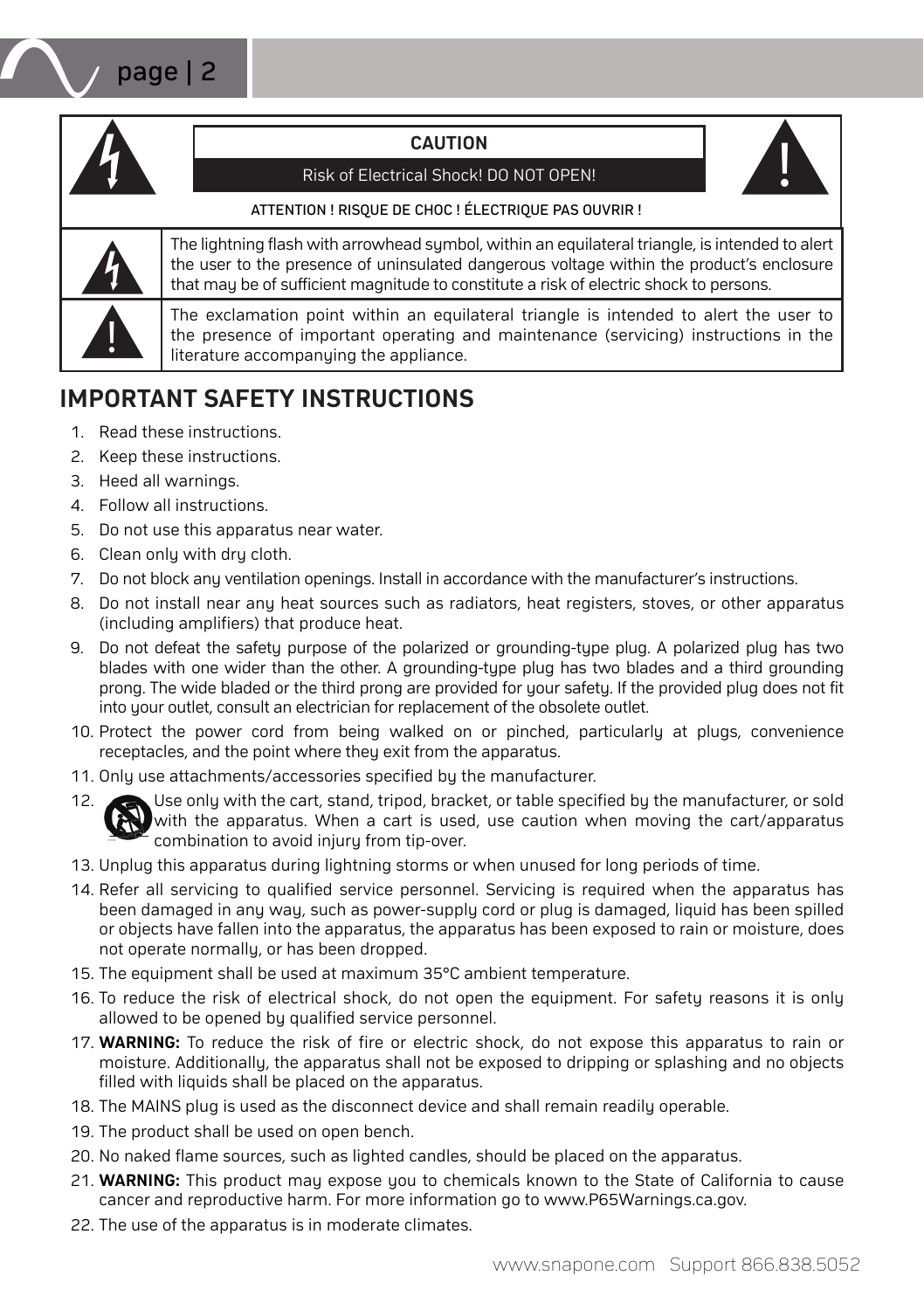



Le flash de foudre avec le sumbole de pointe de flèche, dans une triangle équilaterale, est prévu pour alerter l'utilisateur à la présence de la tens ion dangereuse non isolée dans la clôture du produit qui peut être de la grandeur suffisante pour constituer un risque de décharge électrique aux personnes..

Le point d'exclamation dans une triangle équilaterale est prévu pour alerter l'utilisateur à la présence des instructions importantes de fonctionnement et d'entretien (entretien) dans la littérature accompagnant l'appareil.

# **CONSIGNES DE SÉCURITÉ IMPORTANTES**

**Avertissement:** Pour réduire le risque d' incendie ou un choc électrique, ne pas exposer cet appareil à la pluie ou à l'humidité.

- 1. Lisez ces instructions.
- 2. Conservez ces instructions.
- 3. Respectez tous les avertissements.
- 4. Suivez toutes les instructions.
- 5. Ne pas utiliser cet appareil près de l'eau.
- 6. Nettoyer avec un chiffon sec.
- 7. Ne pas bloquer les ouvertures de ventilation . Installer conformément aux instructions du fabricant.
- 8. Ne pas installer près de sources de chaleur telles que des radiateurs , registres de chaleur, poêles ou autres appareils (incluant les amplificateurs) qui produisent de la chaleur.
- 9. Ne pas contourner le dispositif de sécurité de la fiche polarisée ou de mise à la terre . Une fiche polarisée possède deux lames dont une plus large que l'autre . Une fiche de terre a deux lames et une troisième broche de mise à la terre . La lame large ou la troisième broche sont fournies pour votre sécurité . Si la fiche fournie ne rentre pas dans votre prise, consultez un électricien pour le remplacement de la prise obsolète.
- 10. Protégez le cordon d'alimentation ne soit piétiné ou pincé, en particulier au niveau des fiches , des prises de courant et le point de sortie de l'appareil.
- 11. N'utilisez que des fixations / accessoires spécifiés par le fabricant.
- 12. Utilisez uniquement avec le chariot, le trépied, le support ou la table spécifiépar le fabricant, ou vendu avec l'appareil. Quand un chariot est utilisé, faites attention en déplaçant l'ensemble chariot/appareil pour éviter les blessures en cas de renversement.
- 13. Débranchez cet appareil pendant les orages ou lorsqu'il n'est pas utilisépendant de longues périodes de time.
- 14. Refer à un technicien qualifié personnel . Une réparation est nécessaire lorsque l'appareil a étéendommagé de quelque façon que ce cordon d' alimentation ou la prise estendommagé , du liquide a été renversé ou des objets sont tombés dans l'appareil, l'appareil a été exposé à la pluie ou à l'humidité ,ne fonctionne pas normalement , ou s'il est tombé .
- 15. L'équipement doit être utilisé à une température ambiante maximale de 35°C
- 16. Pour réduire les risques d'électrocution, n'ouvrez pas l'appareil. Pour des raisons de sécurité, il est uniquement autorisé d'être ouvert par du personnel qualifié.
- 17. **AVERTISSEMENT:** afin de réduire les risques d'incendie ou de choc électrique, n'exposez pas cet appareil à la pluie ou à l'humidité. En outre, l'appareil ne doit pas être exposé à des gouttes d'eau ni à des éclaboussures et aucun objet ne doit être rempli de liquide doit être placé sur l'appareil.
- 18. La prise MAINS sert de dispositif de déconnexion et doit rester facilement utilisable.
- 19. Le produit doit être utilisé sur un banc ouvert.
- 20. Aucune source de flamme nue, telle que des bougies allumées, ne doit être placée sur l'appareil.
- 21. **AVERTISSEMENT:** ce produit peut vous exposer à des produits chimiques reconnus par l'état de la Californie comme pouvant causer le cancer et des problèmes de reproduction. Pour plus d'informations, visitez www.P65Warnings.ca.gov.
- 22. L'utilisation de l'appareil est dans les climats modérés.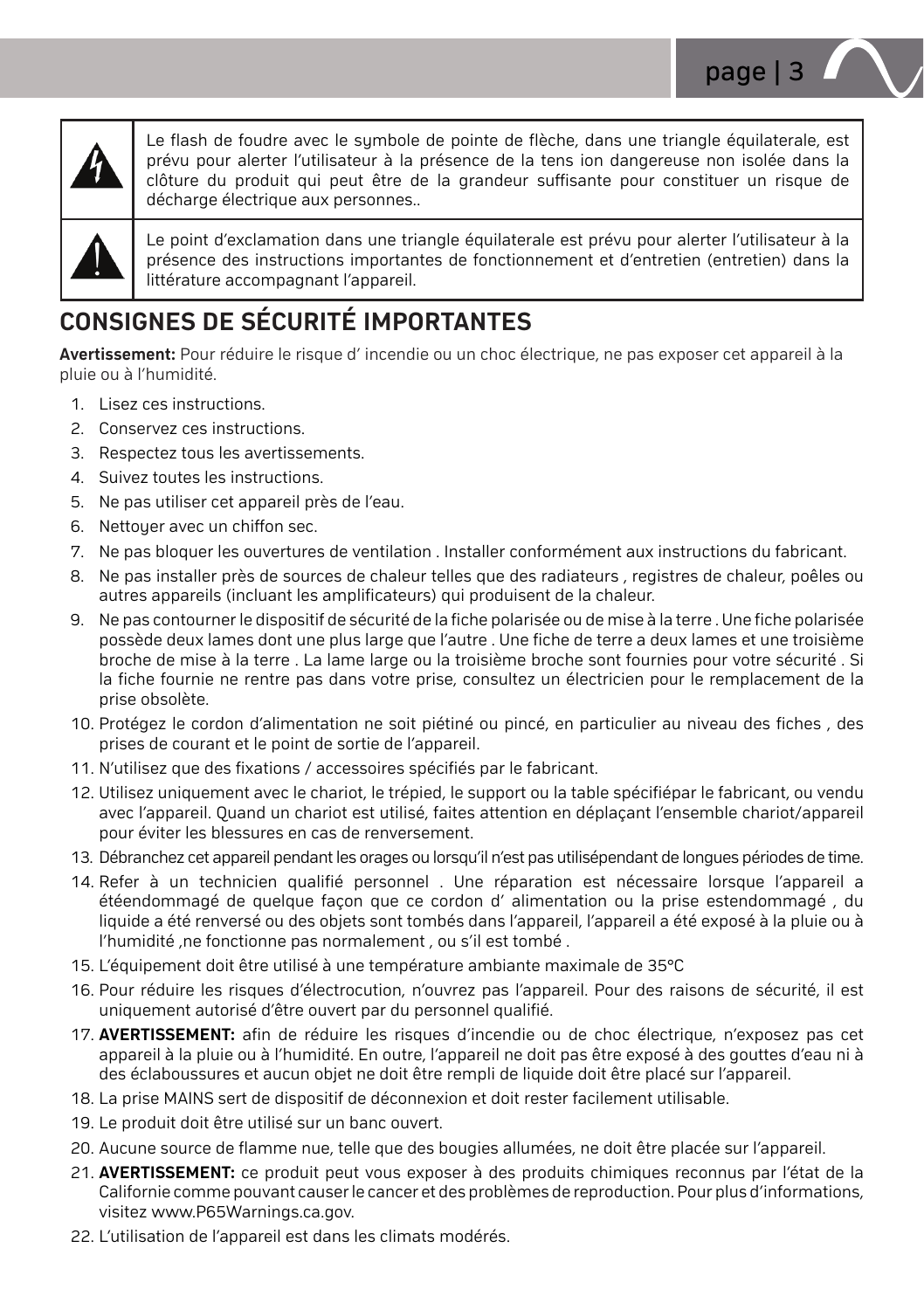## **AMPLIFIER**

page | 4



### **A. Mounting Ears**

Mount the unit to a wall or rack using the mounting ears.

## **B. High Level Input and Output (for Speaker Wire)**

For left/right connections from speaker cable runs.

### **C. Low Level Inputs (RCA)**

For left/right or LFE connections from audio source. To connect LFE, use the L (left) channel.

## **D. Status LED**

**Red:** AC power is present but the amplifier is in standby mode. **Blue**: Power is on and signal is being received.

### **E. Volume Knob**

Adjust subwoofer volume.

#### **F. Speaker Output (Green)**

Connect output to screw-down terminals.

### **G. 5V and Ground Connection**

Connect 5VDC power for wireless kit.

**H. Voltage Selector**

Selects the appropriate input voltage setting: 120V or 230V

### **I. Crossover Adjustment Knob**

Adjust the crossover frequency (limits the highest frequency the subwoofer will play). **Note:** Set the crossover knob to "LFE" if the LFE input is used.

## **J. Phase Adjustment Knob**

Set the phase of the subwoofer in relation to the listening area.

## **K. EQ Settings**

EQ Preset A: +4dB (optimized for enclosures > 4 cu. ft.) EQ Preset B: +7dB (optimized for enclosures 1-4 cu. ft.) EQ Preset C: +10dB (optimized for enclosures < 1 cu. ft.) **Note:** See fine tuning section on page 8 for details on use of EQ setting

### **L. Power Connection**

Connect the included cord for providing power.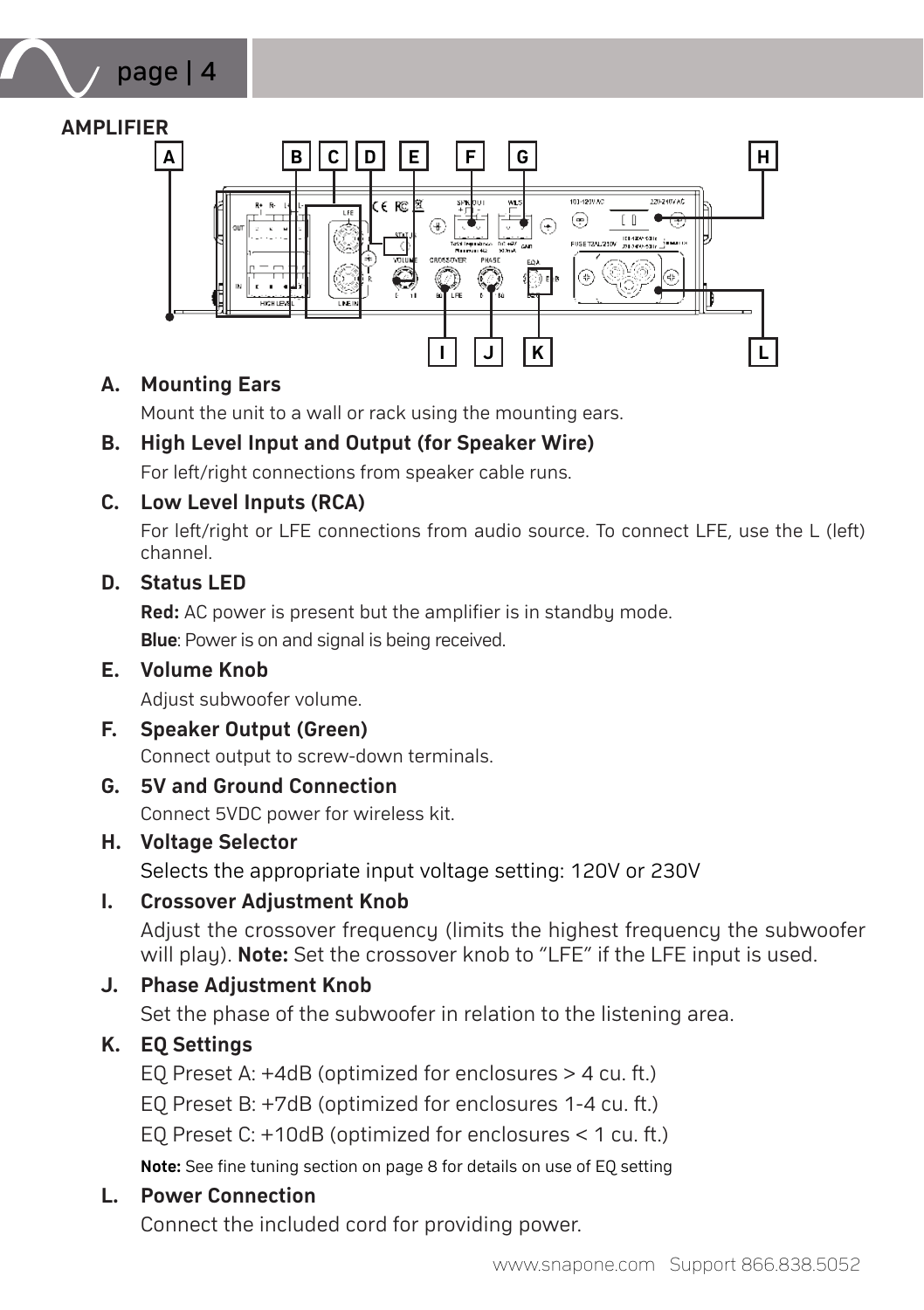

# **SETUP**

### **Amplifier Positioning**

Placing the amplifier can have a large impact on performance and longevity. Please take the following guidelines into consideration.

- Ensure that the unit is in a well-ventilated area that provides adequate cooling.
- Do not block the cooling vents located on both sides of the unit.
- Do not place the unit on carpeting or any similar material.
- Do not install the unit near a source of heat, or in an extremely humid or wet location.
- If the installation lacks good air flow (such as solid cabinet doors or wallmounted racks), it may be necessary to create ventilation to allow outside air into the space.
- When placing on a cabinet shelf, position the unit with all feet resting on a solid, level surface.
- Allow a minimum of 5" of free air space above the unit.
- Allow a minimum of 3" of free air space on either side of the unit (does not apply to rack mounting).
- Allow a minimum of 2" of depth behind unit to accommodate cables and connectors

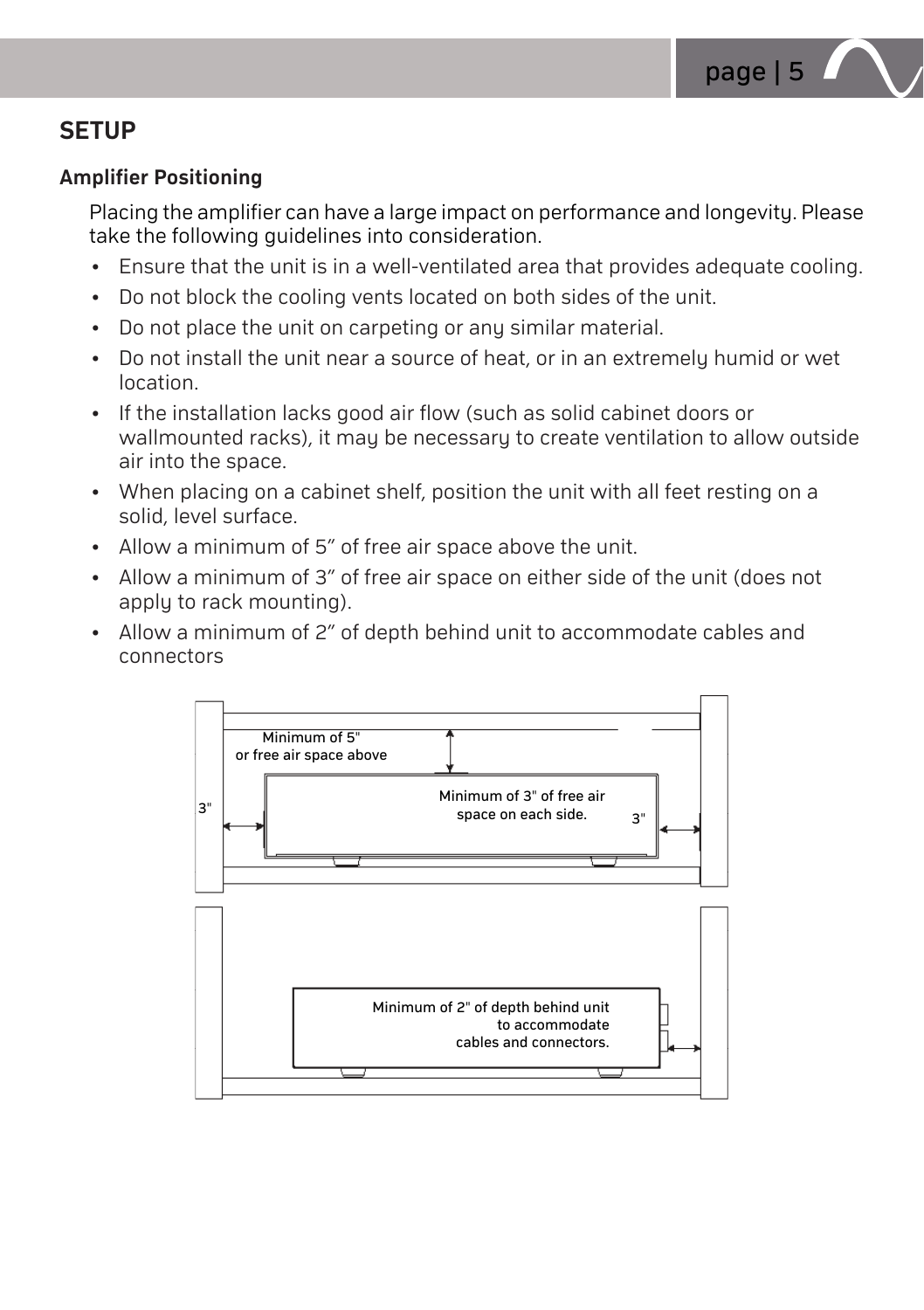

#### **Wall Mount Installation**

- Remove the four feet from the bottom of the chassis, if needed.
- Attach the included rack-mount ears to the sides of the amplifier chassis.
- Securely mount the amplifier into a mounting box.
- It is always wise to leave ventilation between components even though the amplifier produces very little heat.

### **Vertical Mounting (Walls or Enclosures)**

- The amplifier may be mounted on any surface using fasteners (not included) suited for the surface material.
- The included module mounting pins may be used to secure the amplifier inside structured wiring enclosures.
- The rubber feet (included) can be attached to dampen vibrations if needed.

### **Horizontal Placement**

- The rubber feet (included) can be used for shelf placement of the amplifier.
- Using these will prevent vibration and movement of the amplifier. Attach one to each corner of the unit.

**WARNING:** Do not stack anything on top of the amplifier



# **CONNECT**

**CAUTION:** All connections and switching must be done with the amplifier turned off. Connect the power cord last to ensure that the amplifier is off during all the connections and set up.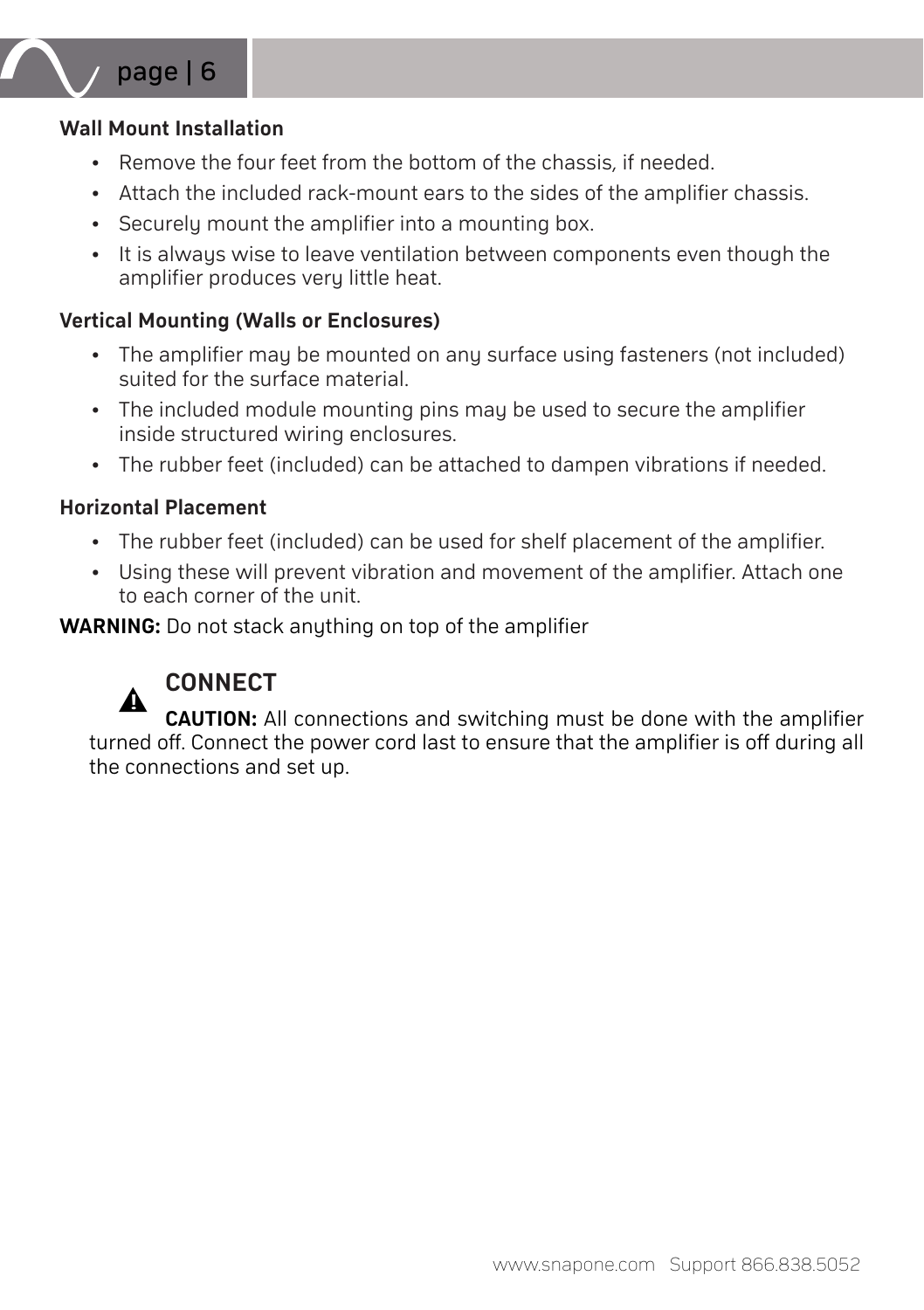

### **RCA Line Level**



 $\triangle$  Use high-quality RCA cables that feature low impedance with adequate shielding and high-quality connectors.

### **Speaker Outputs**

Use 14-18 gauge stranded two-conductor speaker wire. Connect the appropriate conductor to each screw terminal, observing correct polarity.

**CAUTION:** When two subwoofers are connected in parallel, the nominal impedance of each subwoofer should not be less than 8Ω.

### **Single Sub Connections**

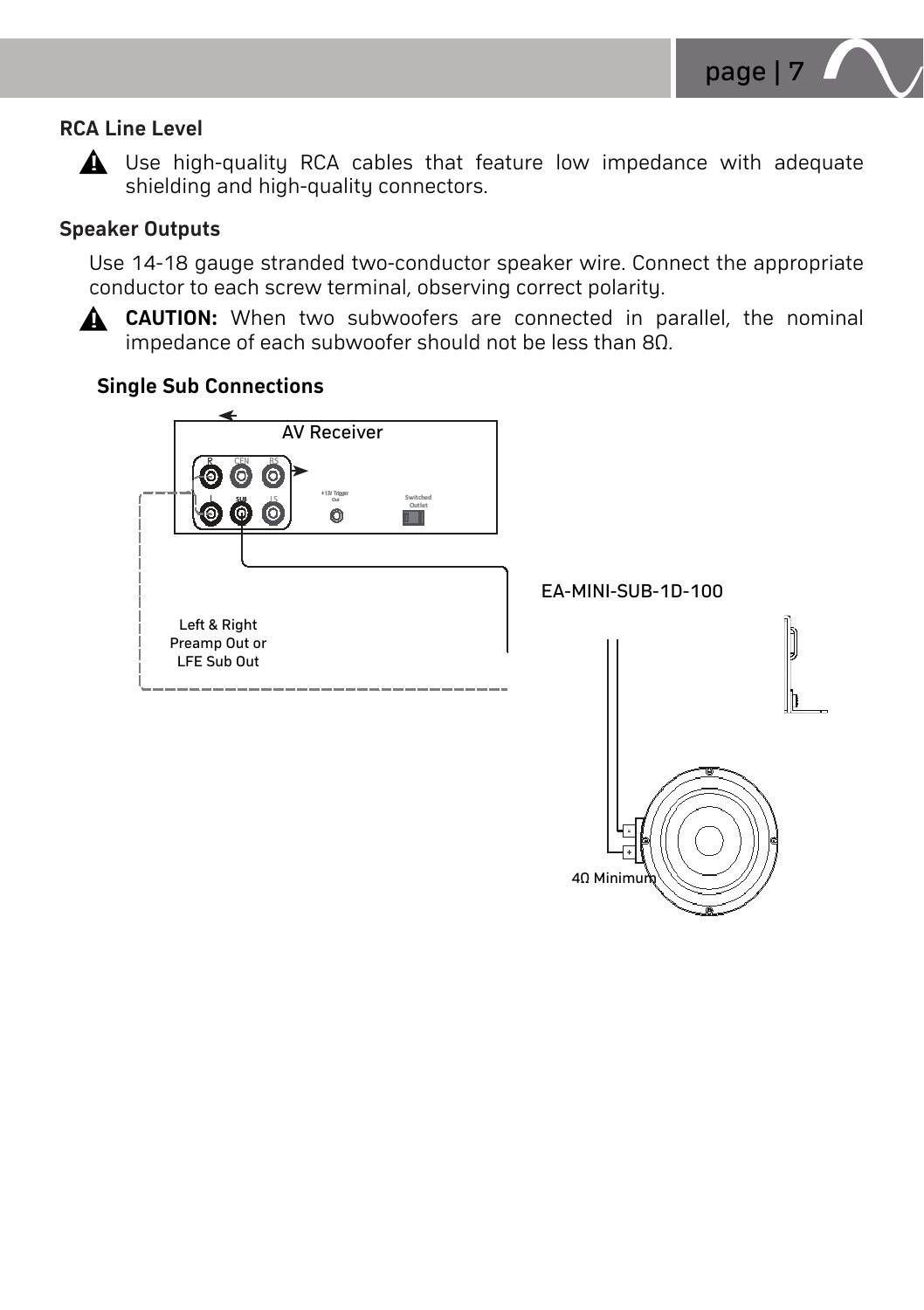

# **FINE TUNE**

After making all connections and calibrating the speakers, fine tune the subwoofer as instructed below.

**NOTE:** When using an AV receiver and the LFE input, set the subwoofer calibration level to the factory setting.

- 1. Ensure that the subwoofer is plugged in.
- 2. Select one of the three preset EQs on the back of the amplifier. Preset EQs are optimized for use with ES-SUB-SNGL-8 in wall / in ceiling subwoofers. Choose the correct EQ setting depending on the air volumes behind the subwoofer. For example, smaller air volumes will have a larger bump in the EQ.

**EQ PRESET A:** +4dB (optimized for enclosures > 4 cu. ft.)

**Example:** ES-SUB-SNGL-8 in a free-air installation (no back box)

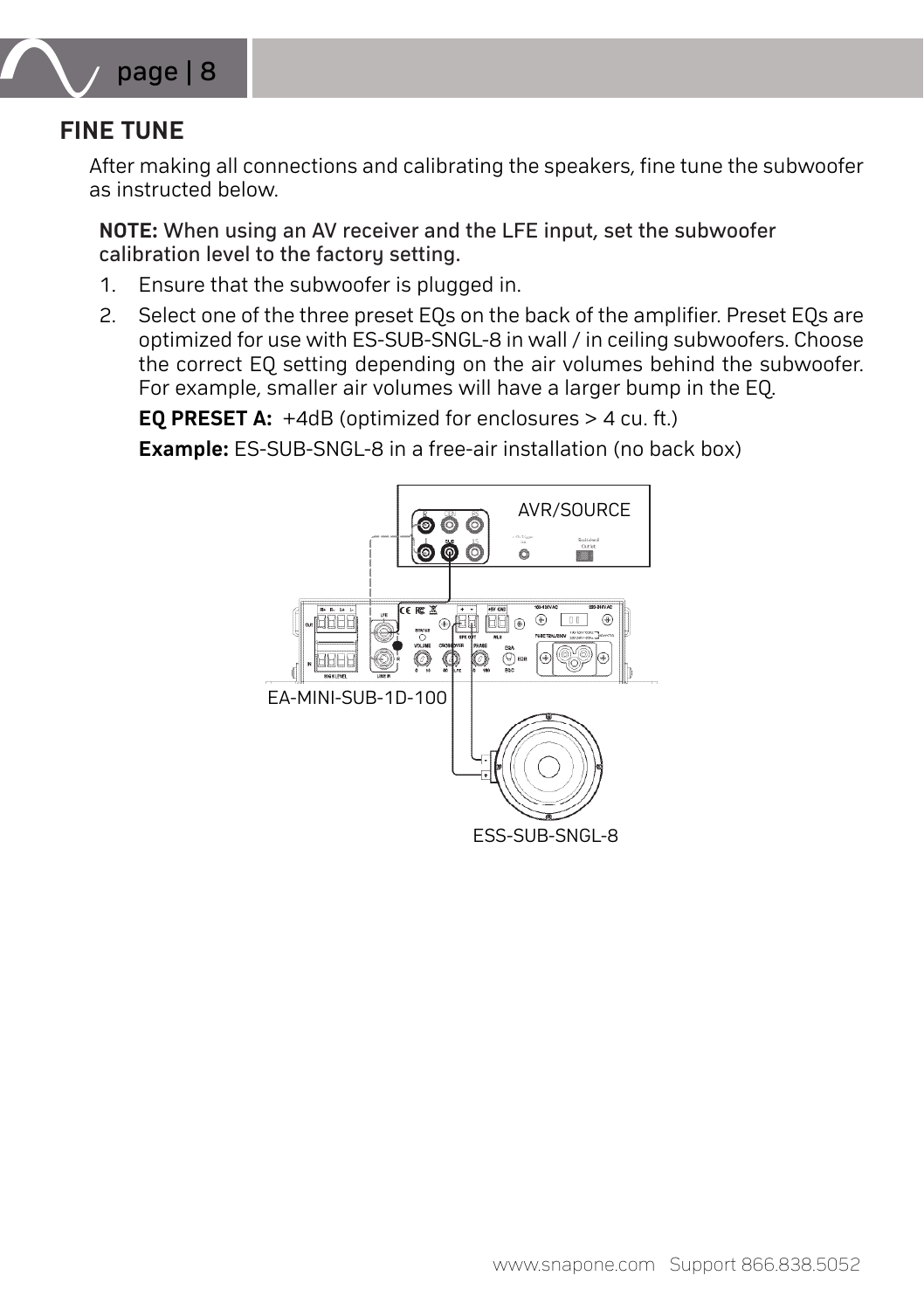**EQ PRESET B:** +7dB (optimized for enclosures 1 to 4 cu. ft.) **Example:** ES-SUB-SNGL-8 in a dual 8" pre-construction back box.



**EQ PRESET C:** +10dB (optimized for enclosures < 1 cu. ft.) **Example:** ES-SUB-SNGL-8 in a pre-construction or retrofit back box.

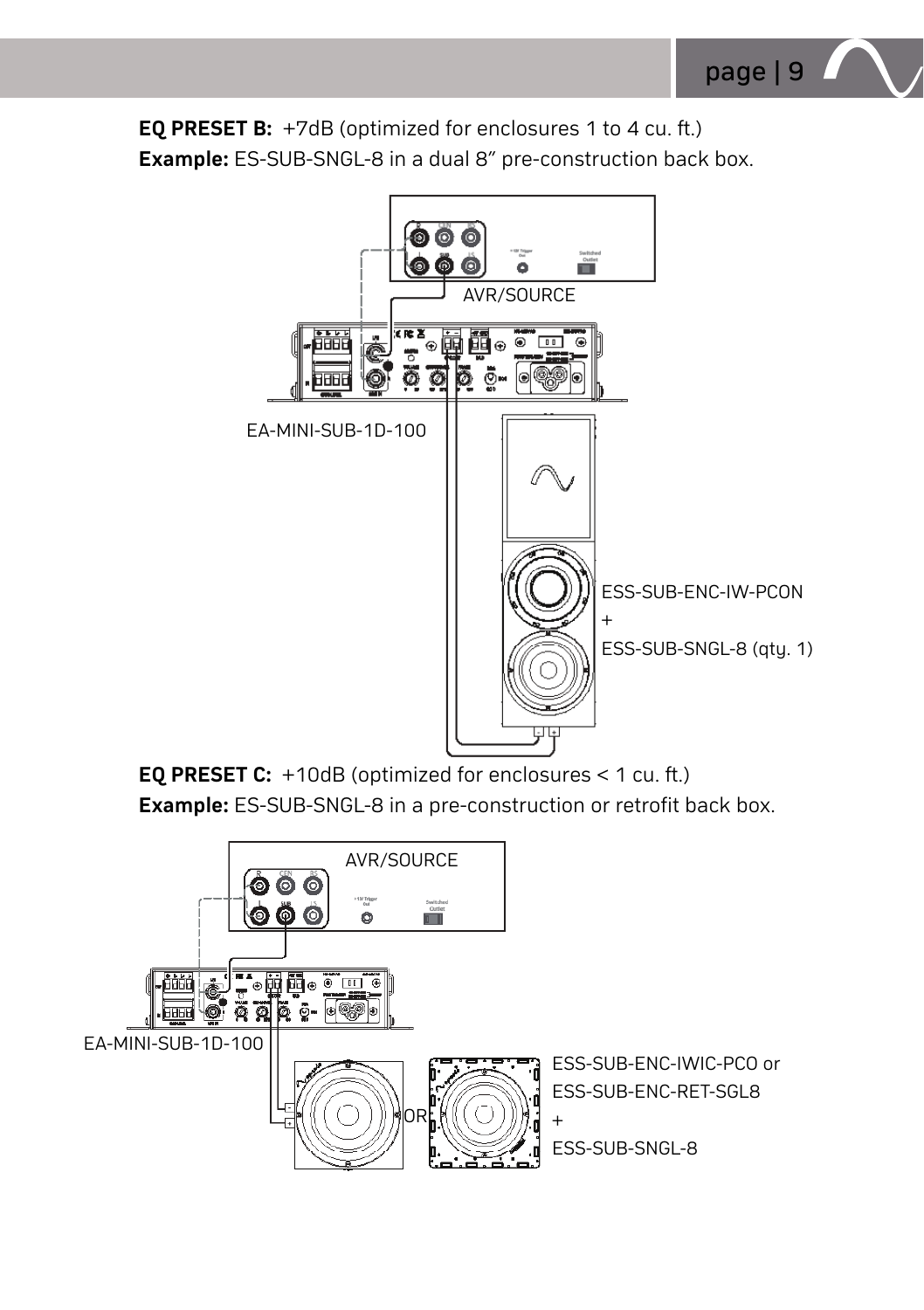

- 3. Set the controls to positions that will enable tuning for maximum performance. **VOLUME** set to 50%, or 12 o'clock **CROSSOVER** set to 175 Hz, or 12 o'clock – OR – set to 'LFE' if LFE input is used **PHASE** set to 0°
- 4. Play a movie scene or music track and set the system volume to an average level. Listen to the bass level from the preferred listening position. Adjust the 'VOLUME' control as desired.
- 5. If deeper bass is desired, adjust the 'CROSSOVER' control toward the lower frequencies. Experiment with different frequency settings until finding one that sounds best.

**NOTE:** When using the LFE input, set to LFE and make any crossover adjustments in the preamplifier or receiver crossover settings.

- 6. Continue listening to music and movie sources using the settings chosen for volume and crossover.
- 7. Experiment with the phase until finding the best setting. Depending on the subwoofer's placement, the bass may sound louder or deeper when the phase has been optimized. In some cases, adjusting phase will make no discernible difference.

| Continuous Power<br>Output         | 50 watts RMS at 8 ohms<br>100 watts RMS at 4 ohms                                       |
|------------------------------------|-----------------------------------------------------------------------------------------|
| Speaker Input<br>Max Pass Through  | 200 watts at 4 ohms                                                                     |
| Input Sensitivity                  | 140 mV for full output (L/LFE only driven), 100 watts,<br>with level control set to max |
| Frequency<br>Response              | 30-200Hz                                                                                |
| <b>Distortion</b>                  | .10% THD+N 1W/2W 100 Hz                                                                 |
| Auto On<br>Sensitivity             | 4 mV                                                                                    |
| <b>External Trigger</b><br>Voltage | $2.0 V - 20 V$                                                                          |
| Dimensions                         | $6.68"$ W<br>$1.75"$ H<br>7.11" D (front switch to rear chassis)                        |
| Weight                             | $5.1$ lbs                                                                               |

## **SPECIFICATIONS**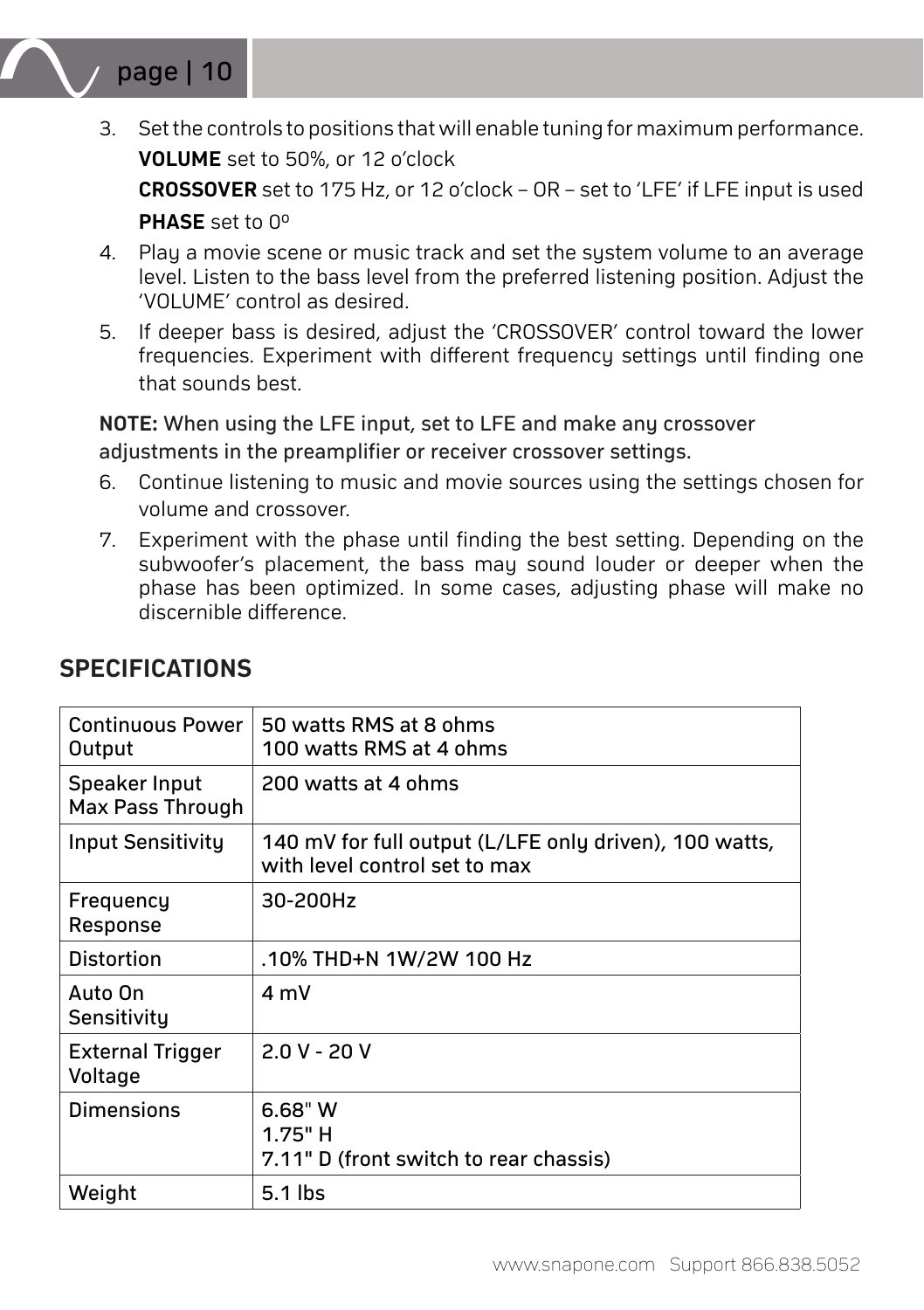

Certification **TUV Listed and tested under for US and Canada** 

## **TROUBLESHOOTING**

Episode amplifiers are designed to function trouble-free. Most problems that occur are due to simple issues. If having trouble, check the list of simple fixes below. If the problem persists, contact Episode technical support at 866-838-5052.

| No audio output                  | • Power cable to the amplifier is incorrectly<br>connected or plugged into an outlet that does<br>not have power. Check connections and verify<br>power at the outlet.                                |
|----------------------------------|-------------------------------------------------------------------------------------------------------------------------------------------------------------------------------------------------------|
|                                  | • Audio cable to the source component is not<br>connected properly, connection to output or the<br>cable is defective. Check connections or replace<br>cable with one that has been verified as good. |
|                                  | • Amplifier is in standby mode and needs to be<br>turned on (blue LED).                                                                                                                               |
|                                  | • Check the connections of the speaker wire at<br>both the speaker and amplifier.                                                                                                                     |
|                                  | • The level adjustment is turned down. Slowly<br>turn the dial to the right to raise the volume.                                                                                                      |
| Hum or buzzing<br>sound is heard | • Check RCA input cables by removing them one<br>at a time (powering down the amplifier before<br>disconnecting) and verify connections.                                                              |
| Amplifier will<br>not turn on    | Ensure the amplifier is plugged into a live outlet.                                                                                                                                                   |
|                                  | Ensure an audio source is present.                                                                                                                                                                    |
|                                  | Increase the source volume level.                                                                                                                                                                     |